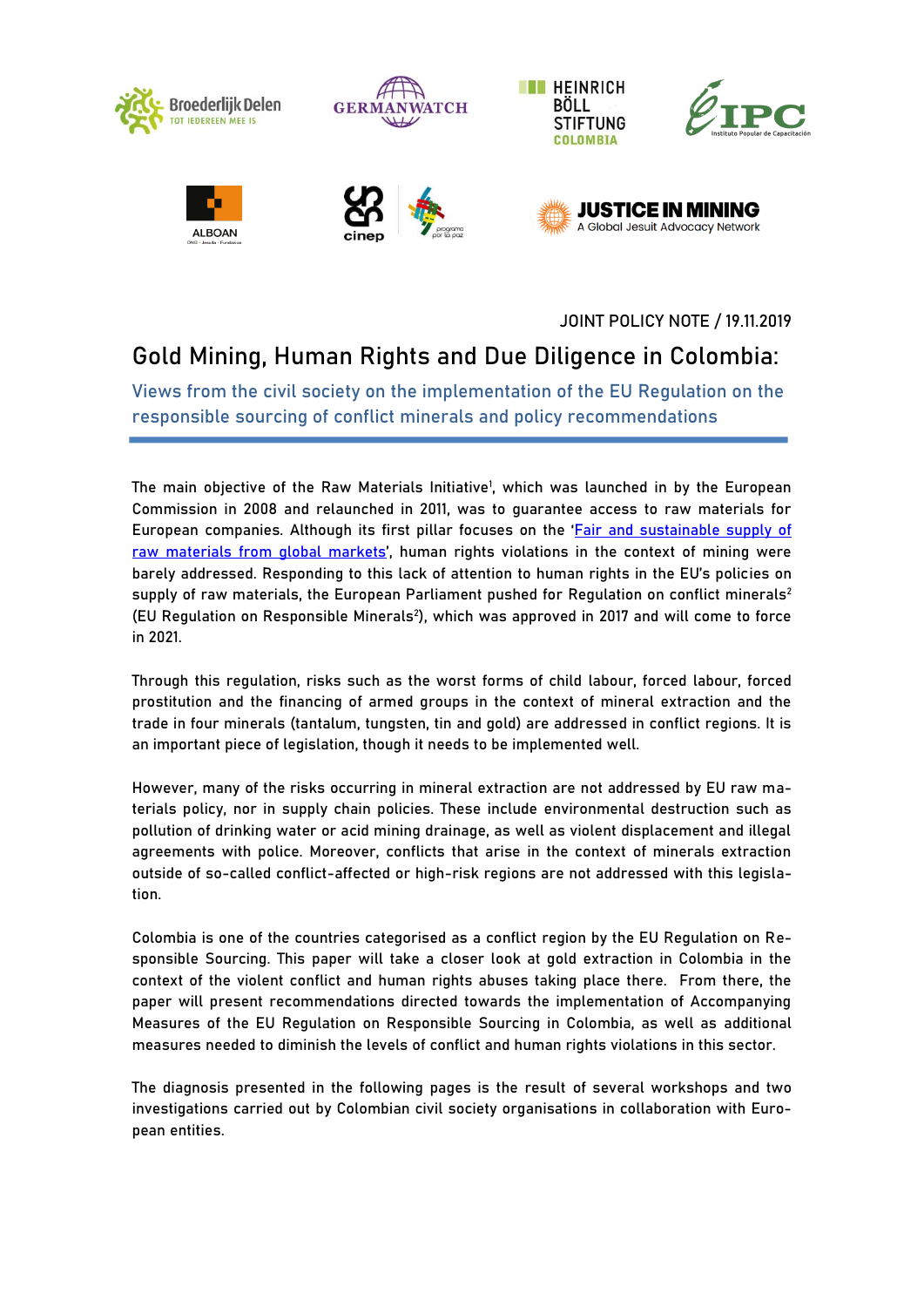The first study, conducted by the Instituto Popular de Capacitación (IPC) in collaboration with German Watch, Broederlijk Delen, and Heinrich-Böll Stiftung<sup>3</sup>, covers three of the main gold producing departments: Antioquia, where 46% of the national production came from in 2017; Chocó, with 21%; and Cauca, with 6%. The three departments have high rates of violence associated with the armed conflict, as well as a high incidence of social leaders being murdered. Besides, while ancestral mining is criminalised and marginalised, large-scale mining companies continue to cause serious environmental damage and put human rights at risk. None of these aspects is adequately covered in the EU Regulation.

The second of the studies, developed by the Centro de Investigación y Educación Popular/Programa Por la Paz (CINEP/PPP) in alliance with the ALBOAN Foundation<sup>4</sup>, focuses on the relationship between mining regulatory frameworks, and conflicts of interest between different types of mining in southern Cordoba. Although this region has a more modest gold production (2% of the national total in 2017) distributed among small-scale operations, the increasing in large-scale mining concessions is aggravating the situation in a context already marked by the violence of criminal gangs and the high numbers of murdered local leaders.

## **THE COLOMBIAN CONTEXT**

Political decisions over the last decade have actively promoted a differentiated access to and control over land-based resources in Colombia, excluding local communities from accessing environmental goods in their territories while favouring private stakeholders, in particular multinational companies from overseas.

Private investment in mining increased more than fourfold between 2002 and 2011 and the social conflicts associated with mining have intensified<sup>5</sup>. The gold-producing territories have been the epicentre of these serious violations of human rights. Between the years 2016 and 2019, the greatest number of murders of social leaders, environmentalists and human rights advocates occurred in departments such as Antioquia and Cauca, the first and fourth biggest producers of gold in Colombia.

#### **Free Trade Agreements and militarisation of mining projects**

In the case of Colombia, International Investment Agreements (IIAs) and Trade Agreements (such as the Trade Agreement with the EU) have contributed significantly to favourable conditions for companies, with agreements for the promotion and reciprocal protection of investments (APPRI), as well as investment chapters contained in free trade treaties, creating particularly good conditions for overseas investors. This has given them so much power that they have managed to have their interests take precedence over the protection of human rights. The protection of these rights exercised by the Constitutional Court in Colombia, has led to lawsuits against the state in international tribunals, arguing the primacy of investor rights.

In the framework of this State-Multinational alliance, certain security strategies were created in Colombia to protect the operation of such companies. These include 21 "Mining and Energy Battalions" consisting of 68,000 people assigned to protect the mining and energy sector in all aspects of infrastructure and roads, and 1,229 agreements between companies and public security forces of which 24% are mining companies. For example Battalions No. 5 and No. 8 are stationed within the installations of mining companies Mineros S.A. and Gran Colombia Gold respectively<sup>6</sup>.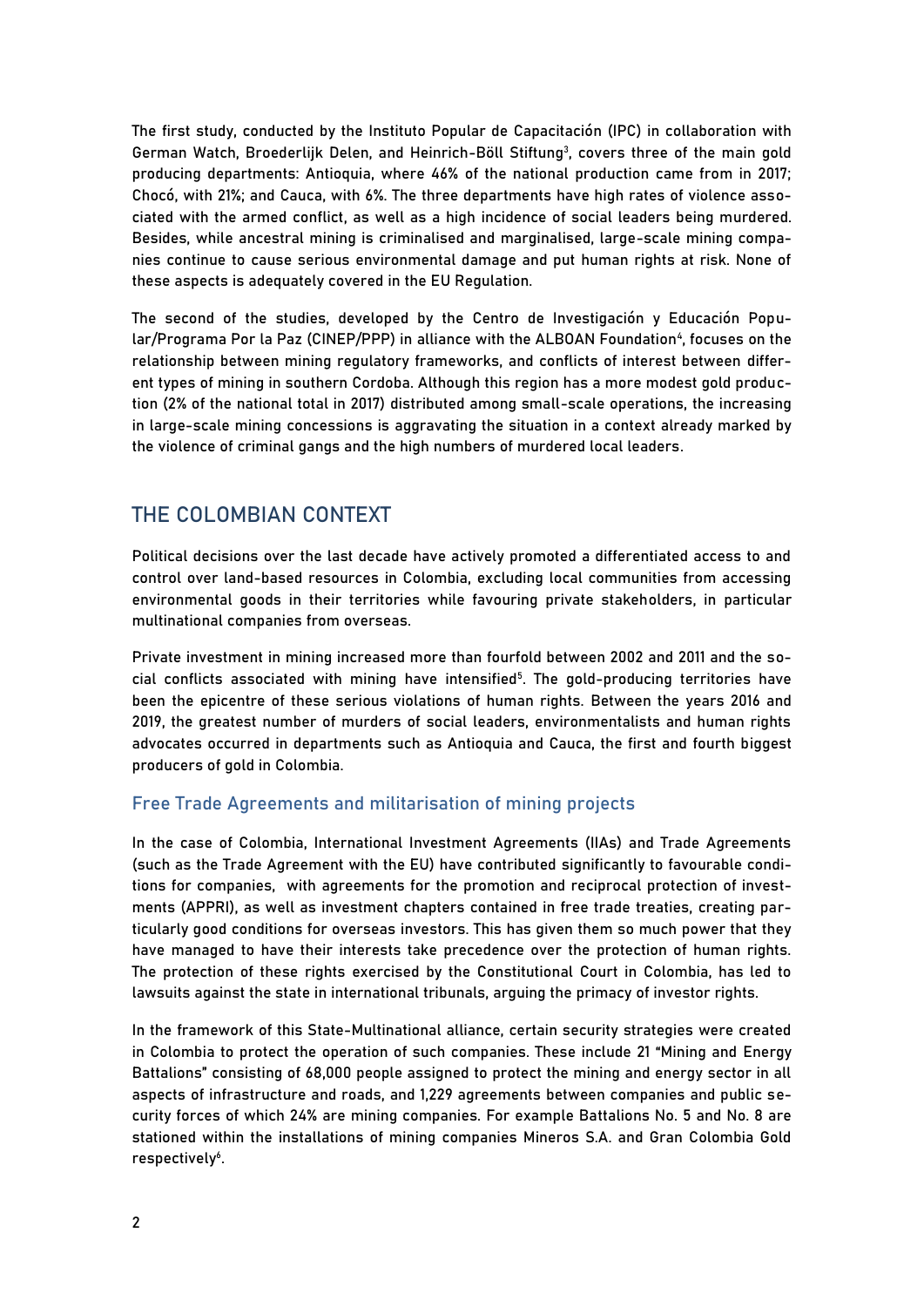## **Conflict between large and small-scale mining and the criminalisation of artisanal miners**

The miners who have historically inhabited the gold-mining regions are not recognised politically, and national legislation such as the mining code makes it very difficult for them to formalise their operations. Without title, artisanal miners are mostly treated as illegal and/or criminal producers. This stigmatising discourse has justified the use of a strategy of warfare against them. For that reason, the deployment of mining and energy battalions was followed by the creation of police and military structures to attack so-called criminal mining activity. In 2012 UNIMIN, the special unit of the National Police to combat illegal mining, was created. Decree 2235 of the same year authorised the police to destroy the machinery in mines without title<sup>7</sup> .

BRCIMI, the Army Brigade to combat illegal mining, was created in 2015; in 2019 President Iván Duque promised the big mining companies in the Colombian Mining Association the creation of a special unit to combat the illegal extraction of minerals, as well as a bill to strengthen the sanctions against those who undertake such practices. The communities and associations of small-scale miners insist that, far from dismantling paramilitary structures, these measures are erasing small-scale and ancestral miners from the map, not just legally, but in terms of their actual territory as well.

## **Case 1: Gran Colombia Gold and the artisanal miners**

Gran Colombia Gold is currently the country's second largest exporter of gold after International Trader Gutiérrez. When it arrived in Segovia in 2010, it encountered 5,000 miners and proposed partnership contracts to them which meant that they had to deliver their gold to the company and had to share their income with the company. The rejection of these contracts by numerous miners led to repeated strikes, violence and consistent threats from paramilitary groups against the miners. The Inter-American Human Rights Commission became involved in the case and granted protective measures for several miners. In 2018 the company officially asked the government to use military, police and "any other force" to get rid of the miners. This was considered by many as a call to violence against unformalised miners and an attempt to call for the Government to respond with severe violence.

Since 2010 the percentage of the gold sold by Gran Colombia Gold which was mined by miners with a subcontract has increase immensely. In 2016, already 83% of the gold sold by the corporate came from subcontracted small-scale miners. As the company receives new mining concessions from the government, the number of forced displacements and other serious human rights violations continues to increase in the gold mining region Segovia. Today, the entire subregion has been declared to be in a humanitarian emergency. In 2018, 62% of forced displacements in the department of Antioquia –which has 125 municipalities – came from just 6 municipalities in the Bajo Cauca subregion where the company of operates (see Bentancur Betancur, 2019)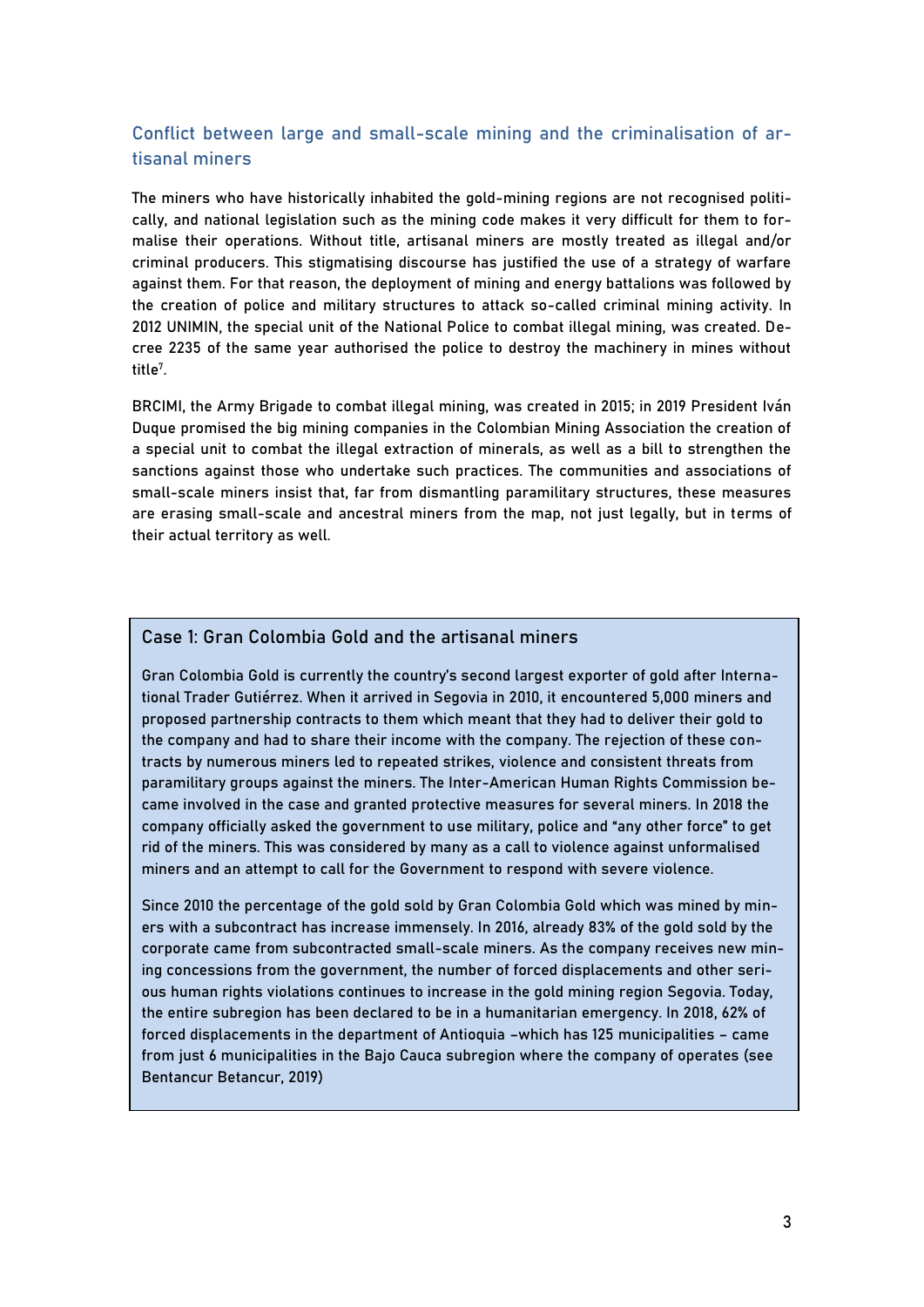### **Case 2 : Mineros S.A. and the environmental degradation**

This company's mineral exploitation project is located in the Bajo Cauca subregion of the department of Antioquia. A total of 85% of its production in Colombia comes from its alluvial mining project which operates in the Nechí river basin and its wetlands, over an area of approximately 37,000 hectares. Different studies about the impacts of mining on ecosystems have concluded that the exploitation of alluvial gold and underground veins of gold have the greatest impact compared to other extractive activities $^8$ . So far the operation has had a number of severe environmental impacts, affecting the lives of local population:

1) Mercury contamination: Mineros S.A. only stopped using mercury in 2013. The contaminated waters not only impact the municipalities directly, but also affect the entire ecosystem, which is of strategic importance for the ecological conservation.

2) Disappearance of wetlands, destruction of flora and fauna: According to local communities, at least 80% of the natural feedback into the wetlands has disappeared. Due to the load of contaminants –the amount of sediment and suspended solids generated– much of the fauna that thrived in the old wetlands of the region has disappeared.

3) Impacts on the right to land and the right to work: The riverside communities that have lived around the wetlands of the river for more than 60 years were displaced when the mining company arrived. Due to the contaminated water resulting from the activities of Mineros S.A. and from informal miners in the region, fishing is no longer possible and farmers cannot return to cultivate their land at the riverside, which before the operation was very fertile (see Betancur Betancur, 2019)

## **Difficulties for artisanal miners in formalising their operations**

The size of the informal mining economy in Colombia was shown in the last census of mining production units, which was carried out by the Direction of Formalisation of the Ministry of Mines and Energy in 2011. Of 4,134 Units of Mining Production (UMPs) that were producing gold, 87% did not have titles to mining rights. This can be clearly seen in the gold-producing departments of Antioquia, which in 2011 had 80% informality, and Chocó with 99% lacking titles to mining rights.

At the same time miners have tried to legalise their rights, but mostly without success. According to a study conducted by the Ombudsman's Office in 2010, 86% of all applications to formalise mining activity through a mining title were rejected.

According to the Miners' Association of Bajo Cauca (Region of Antioquia), there are 1,200 informal mining- exploitation units, with 45,000 people dependent on them. The regional government committed to formalise a great deal of it, but in 2015, out of 150 mining units that had initiated the process, not a single one had been legalised. In fact, in the final phase of the formalisation process, many miners have been victims of army operatives who burn their mining machinery.

Moreover, the productive capacity of artisanal miners, even when registered, is limited. Those known as "barequeros" can only produce 35 grams of precious metals per month, 420 grams per year, according to Resolution 40013 of 2017. This is an example of how mining policies since the last census in 2011 have deepened their exclusion and their criminalisation even more throughout the entire decade.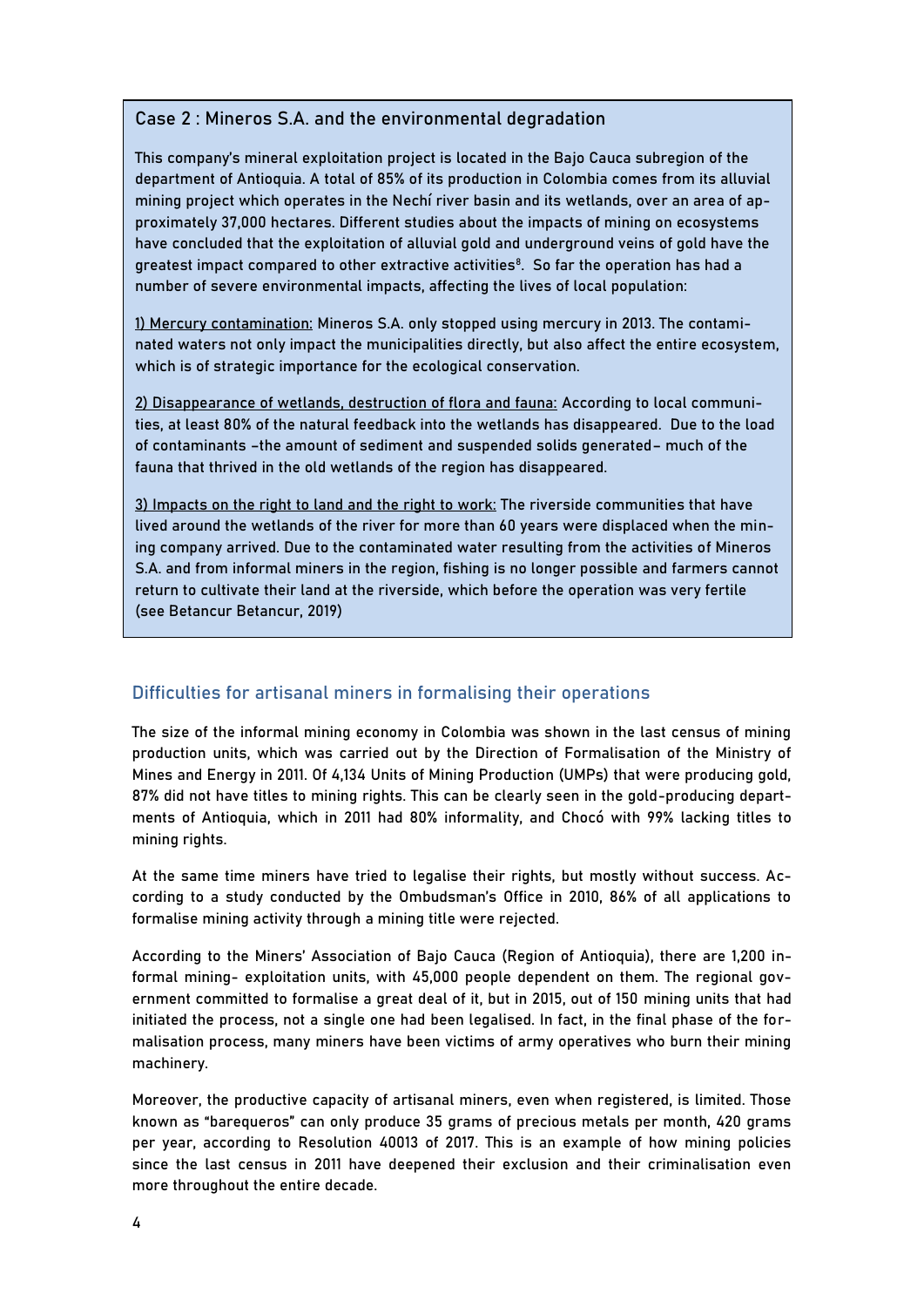### **Neo-paramilitary groups benefit from illegal mining**

Neo-paramilitary groups (Autodefensas Gaitanistas, Caparrapos, Clan del Golfo), the ELN and dissidents from the former FARC have occupied the territories where the FARC had operated in the past. The state has not worked effectively to protect the territories and to disarm paramilitary groups. In an exact reversal of state protection, the promotion of mining as the "locomotive" of development, in addition to the high price of gold on the international market, has incentivised armed groups to see the gold economy as a way to feed their finances and thereby their wars.

In most cases they do not obtain this income as direct producers, but rather by extorting small-scale producers, or controlling the market of inputs (explosives, mercury, etc.) and the gold market itself. For that reason, the direct producers are not the criminals. The criminality lies in the armed structures that profit from different activities in the production chain, or with the international traders that export the mineral without implementing due diligence strategies, while actively interfering in cases that are being investigated, and engaging in asset laundering (see case I.C. Gutierrez).

The current treatment of artisanal and small-scale miners stigmatises and criminalises them, disregards their social status as citizens and repudiates their historic presence in the territory. It increases the historical tendency for the value generated in the gold-production chain to be appropriated at the international level by large mining companies, international traders and foreign refineries who capture the income and value generated all along the gold production process, disregarding the provenance of the metal and/or the consequences in terms of human rights violations in the territories where it is produced.

The European Regulation on Responsible Sourcing could actually worsen this situation of marginalisation if it focuses only on some aspects of the picture and fails to consider the overall impacts on human rights and the right to land. Consequently, there is a need for binding due diligence initiatives that incorporate all human rights and environmental standards. In this way, these initiatives can contribute to radically reducing the serious human rights violations and destruction of the environment in the territories where minerals such as gold are obtained. Moreover, there is a need for effective accompanying measures.

### **The rights of ethnic groups and the consultation processes**

The right to prior consultation of ethnic groups, recognised in the Mining Code, bestows the possibility of community consultation when legislative and administrative measures are planned, including projects, works, and other activities that affect their territories either directly or indirectly.

This mechanism is intended to protect the cultural, social, and economic integrity of these communities, as well as their right to participation. However, prior consultation has been the subject of much criticism, most of it focuses on the fact that this right is more functional with regard to the development of capital than the guarantee of human rights:

❖ The right of ethnic communities to say no to mining in order to pursue other types of economic activities is not foreseen as part of the consultation process<sup>9</sup>.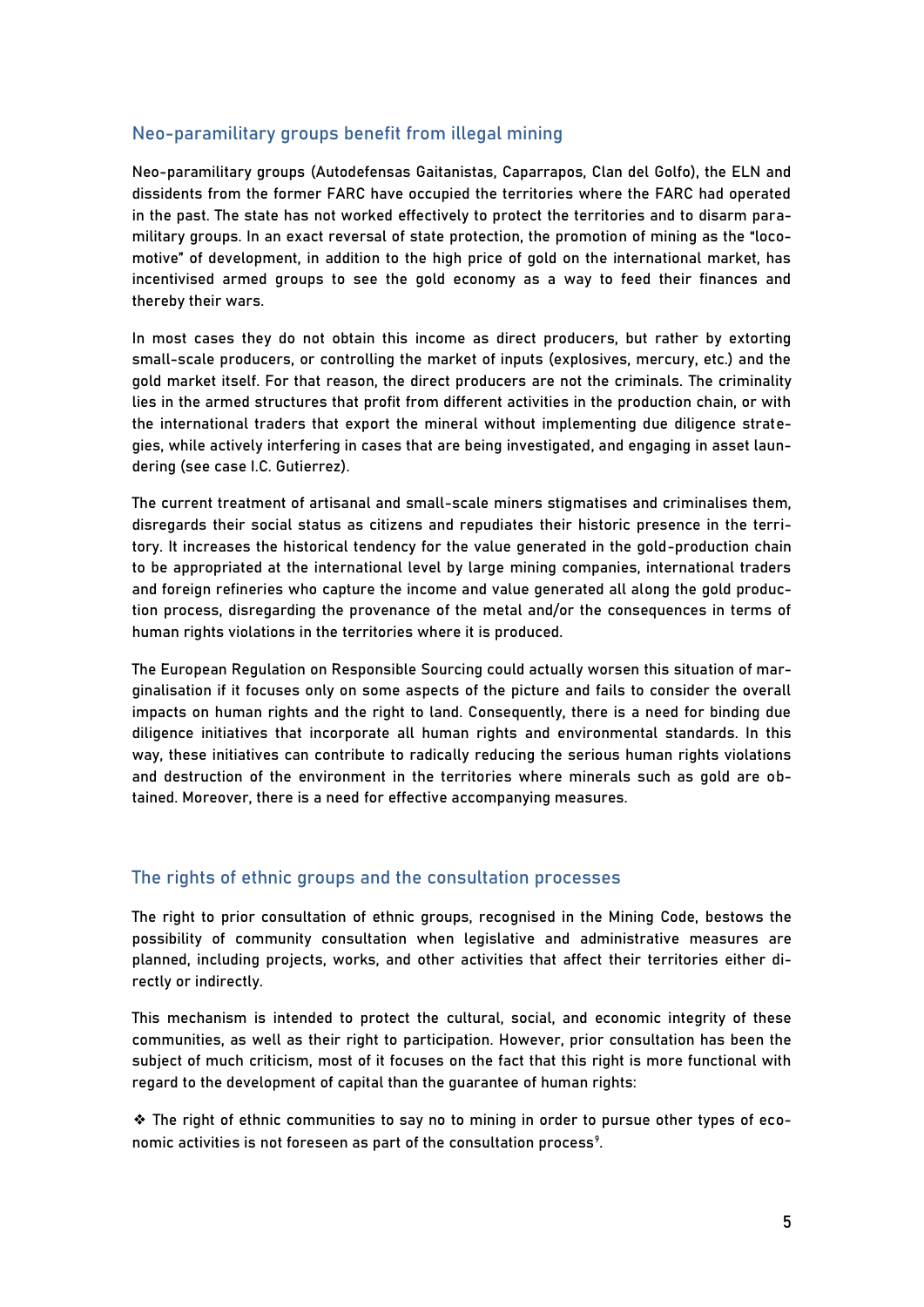❖ This process is often developed as an information-giving rather than a decision-making mechanism, entirely controlled by the State and companies, the demands of the communities and their right to self-determination are depoliticised<sup>10</sup>.

❖ Exercising this right involves the delimitation of the direct area of influence of the project; however, there are significant differences between what the communities consider this area to be and that estimated by companies or the State<sup>11</sup>.

#### **Case 3: San Matías Project and the right to consultation in South Cordoba**

The San Matías Project in Puerto Libertador (South Cordoba) will cover an area of approximately 20,000 hectares, from which the Company Minerales Córdoba S.A. intend to extract gold, copper and other associated minerals in the coming years.

There are many conflictive aspects in this project.

In May 2018, Cobre Minerals S.A.S. (previous owner of the mining title before selling it to Minerales Córdoba S.A.) received certification from the Ministry of Interior indicating that the communities from the San Pedro Indigenous Cabildo should be involved in a Prior Consultation process. However, for the Zenú indigenous communities living in this area, this process should not be limited to the San Pedro Indigenous Cabildo, because the San Matías open pit mining project planned by Minerales Córdoba S.A. will cover an area much bigger than the initial concession, seriously affecting the communities in the region, including Zenú people as well as some families of the Emberá Katío people.

Even thought the company has declared its willingness to carry out the Prior Consultation there is a growing social unrest among local communities. As a result of decades of harassment and threats of judicial proceedings the do not trust that either private companies or state institutions, particularly at the national level, will guarantee their rights, given the latent threat of a resettlement and compensation process. Their fears are supported by the magnitude of the project and informal conversations with the company, as well as the tactics that have been employed to divide the indigenous and farming communities. See Javier Lautaro Medina et. al. (2019).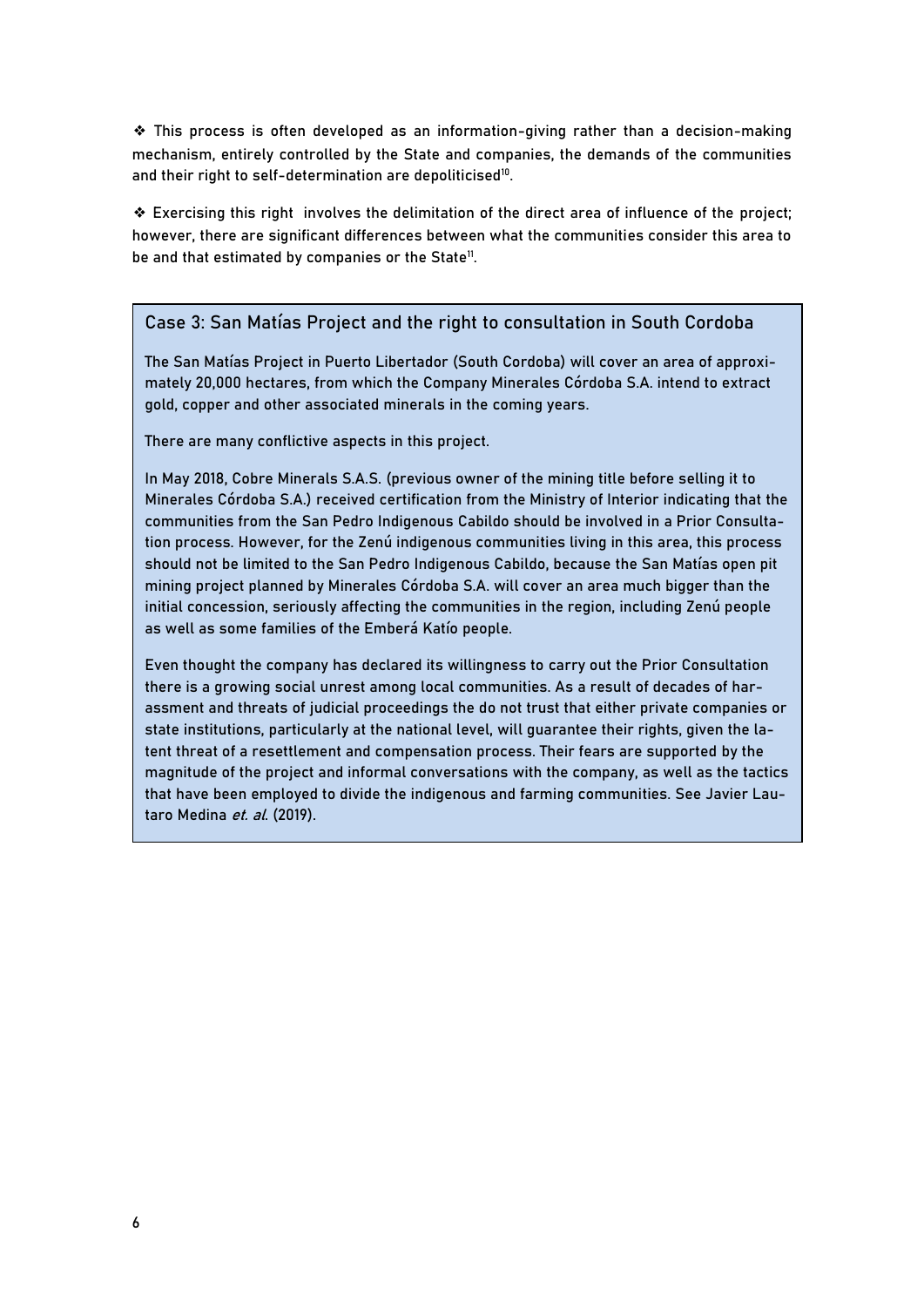## **RECOMMENDATIONS**

## **General recommendations**

- $\triangleright$  Given the analysis that current frameworks are not enough to protect human rights and the environment and the observation that binding supply chain approaches like the EU Regulation on Responsible Sourcing (also EU Conflict Minerals Regulation) do not address most of the human rights violations committed by large scale-mining companies, there is a need for more comprehensive due diligence legislation. The concept of due diligence, based on the Guiding Principles of the United Nations, has to be implemented sincerely in binding regulations in mineral-importing countries. The EU and its member states must therefore develop and implement general and binding due diligence legislation.
- $\triangleright$  As this paper shows, these laws must include environmental standards to prevent the continued destruction of the environment, which also impacts the basis of life and human rights.
- $\triangleright$  Company initiatives on transparency or public relations should not replace the challenges and commitments of due diligence or the strategy of integral reparation for affected communities in Colombia.
- $\triangleright$  Given the observation that the interests of corporations are given priority over the protection of human rights due to international trade agreements, within the framework of the Trade Agreement between the EU and Colombia, Ecuador and Peru, proper follow-up must be provided to Chapter IX on Trade and Sustainable Development through the Domestic Advisory Group (DAG), paying special attention to the social and environmental conditions of mining production and implementing sanctions in the case of non-compliance.
- $\triangleright$  Furthermore, states should contribute constructively to the process of elaborating a Binding Treaty on Business and Human Rights at the level of the United Nations, based on the draft discussed the 5th session (October 2019).

## **Recommendations regarding the implementation of the EU Regulation on Responsible Sourcing:**

For the **European Regulation on Responsible Sourcing** to advance in the right direction, it is necessary that the accompanying measures take into account aspects that are indispensable for the promotion of human rights, such as preventing further marginalisation of artisanal producers in zones where the minerals originate. Thus, it is important that civil society organisations of the mineral-producing countries, defending the rights of these producers, are involved in the design of the accompanying measures. The following points also need to be taken into account:

- $\triangleright$  Based on this analysis and the anticipated goal of the European Union's accompanying measures to support small-scale miners, work should be done on the process of formalising the small-scale producers in order to give them the possibility of selling their products on the formalised and legal market.
- $\triangleright$  Programmes should be established in collaboration with the importing companies, focused on how to import raw materials from traditional and local producers, and strengthen them so that they can become formalised.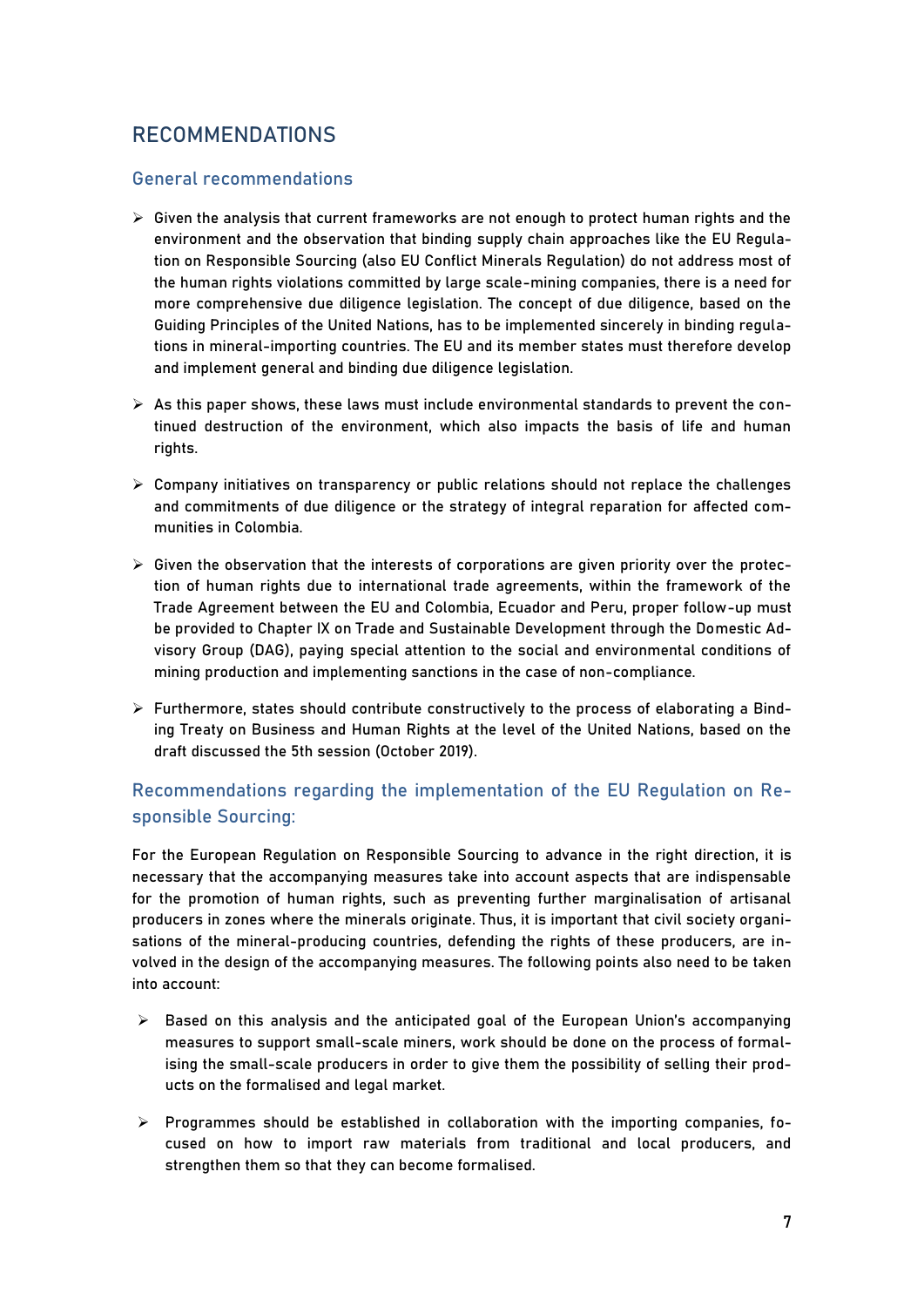- $\triangleright$  A system should be established to ensure that the cost of certifications is distributed among all the actors in the supply chain, and not assumed only by the artisanal miners as it the case at the moment.
- $\triangleright$  It is necessary to assign resources for the development of pilot projects to implement the Due Diligence regulation, including environmental, health and human rights aspects. The results of these pilot projects must be taken into account in the revision of European Union regulations in the future.

### **Monitoring:**

- $\triangleright$  The EU should establish an evaluation system that makes it possible to measure, in the producer countries, the advances achieved regarding implementation of instruments to support the due diligence of the OECD/EU.
- $\triangleright$  As part of the accompanying measures the EU should assign resources to an independent report from the viewpoint of civil society on facilitation of implementation of the OECD Guidance on Due Diligence for responsible management of supply chains of minerals coming from conflict-affected and high-risk areas. This report should be presented at the OECD Forum.
- $\triangleright$  The monitoring policy of the regulation should include a requirement for an analysis of participatory context, on aspects of mining, conflict, territories and protection of the environment in the auditing procedures established in the Due Diligence process.

## **Transparency:**

 $\triangleright$  In the application of European regulation, reports of the individual companies on the implementation of due diligence have to be published, including supporting evidence. In these reports it is necessary to specify the steps taken and the risks encountered and mitigated. These reports have to be published on the website of the competent authority to enable civil society in producing countries to approach the companies and competent authorities when they discovered irregularities at a mining site.

**In the political dialogue with the government of Colombia, the EU and its member states should:**

- $\triangleright$  Demand that the government of Colombia proceed in compliance with the agenda established in the Agreement for a Stable and Lasting Peace as the minimum condition to ensure that the minerals exported do not come from conflict zones.
- $\triangleright$  Demand that the Colombian government urgently increase its efforts to protect human rights and environmental defenders, as well as former FARC combatants, and that it ratify the Regional Accord on Access to Information, Public Political Participation and Access to Justice on Environmental Affairs in Latin America and the Caribbean (The Escazú Convention $12$ ).
- $\triangleright$  Remind the Colombian state of its responsibilities within the framework of international human rights treaties, of the Guiding Principles and the National Action Plan on Business and Human Rights and its obligation to protect communities from human rights violations by companies.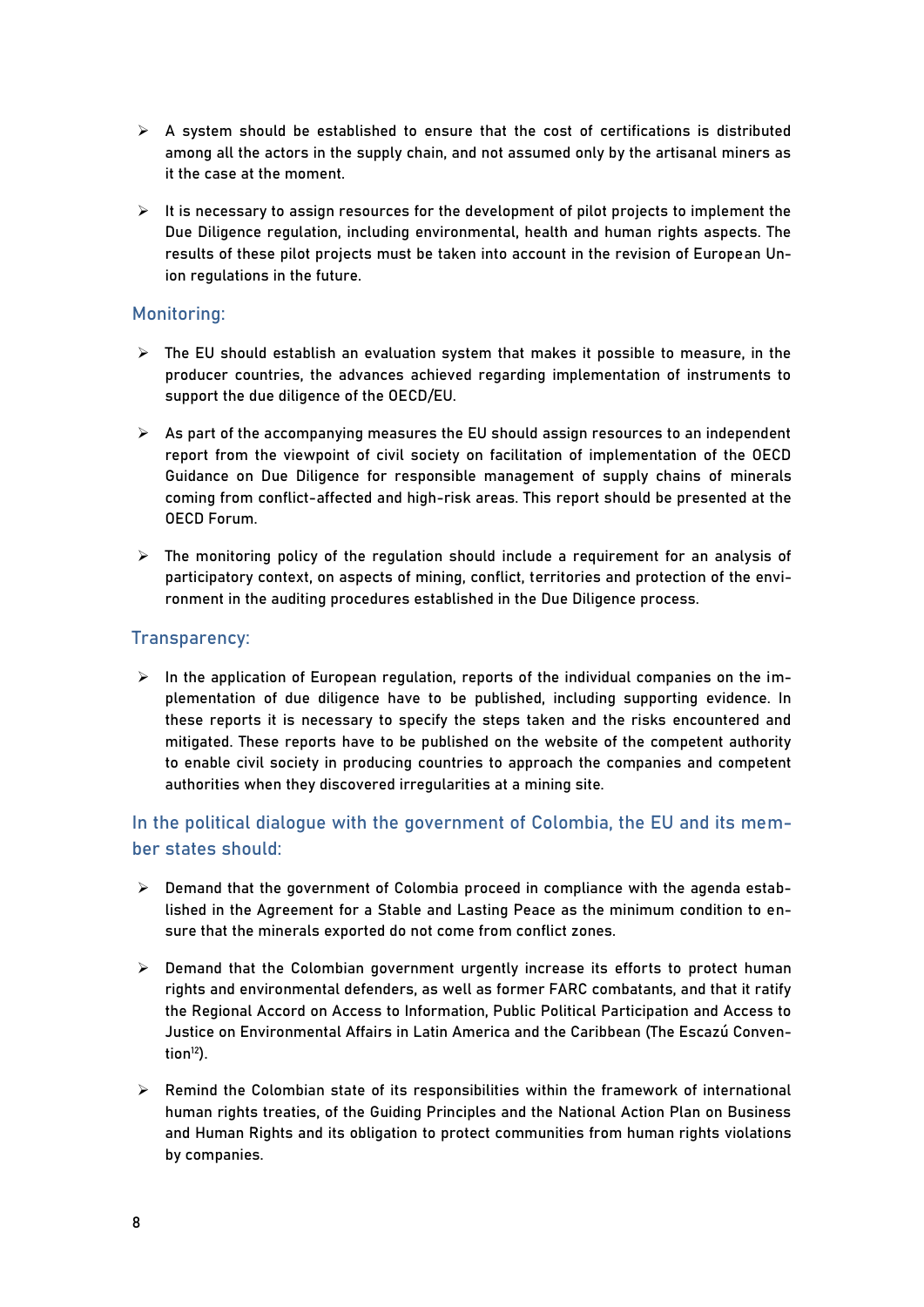## **Recommendations for Colombian State**

Small-scale and artisanal miners have been expelled from their role as key actors in the production chain, so it is up to the state to accompany them in the process of recognition and inclusion into the formal supply chain so that they can deepen their knowledge of mining practices that respect the environment and demonstrate social responsibility, strategies they say they are willing to develop.

- $\triangleright$  The truth about the responsibility and consequences of the conflict in mining territories should be a priority case for the Commission for Clarification of the Truth.
	- $\circ$  Support the documentation of concrete cases of human rights violations by companies in specific mining territories.
	- $\circ$  Present cases to the Commission for Clarification of the Truth about what has been happening in mining territories over the past 50 years.
- $\triangleright$  The defence of the environment must be the foundation upon which to construct new mining policy and it must be accompanied by a strategy of inclusion and productive reconversion in territories of long-standing mining tradition and block the entry of mining projects into agricultural territories and where ecosystems are put at risk.
- $\triangleright$  The process of construction of this new mining policy has to be democratic, and has to focus on non-repetition of the tragedy caused by the conflict, territorial autonomy and the inclusion of local producers into the legal supply chain.
- $\triangleright$  That also includes the right to construct other models of life that go beyond extractivism. This requires the recognition of the value created by medium-scale and small-scale miners, as well as "barequeros", just as it commits them to and educates them about their social and environmental responsibilities.

### **Rights of ethnic communities**

- Decision making processes, in any case, should respect the rights of indigenous peoples and peasant communities, particularly their right to land. Before carry on exploration and extraction actions it is necessary to empower local communities and facilitate the process of constitution, enhancement and sanitation of indigenous reserves.
- $\triangleright$  It should be promoted in good faith the development of prior consultation among the communities affected by mining projects. Respecting the right to say no of the communities involved in the consultation process.
- $\triangleright$  With regard to community protection, it is necessary for the State, at both the national and local levels, to develop the prevention and collective protection programmes included in Decree 660 of 2018.